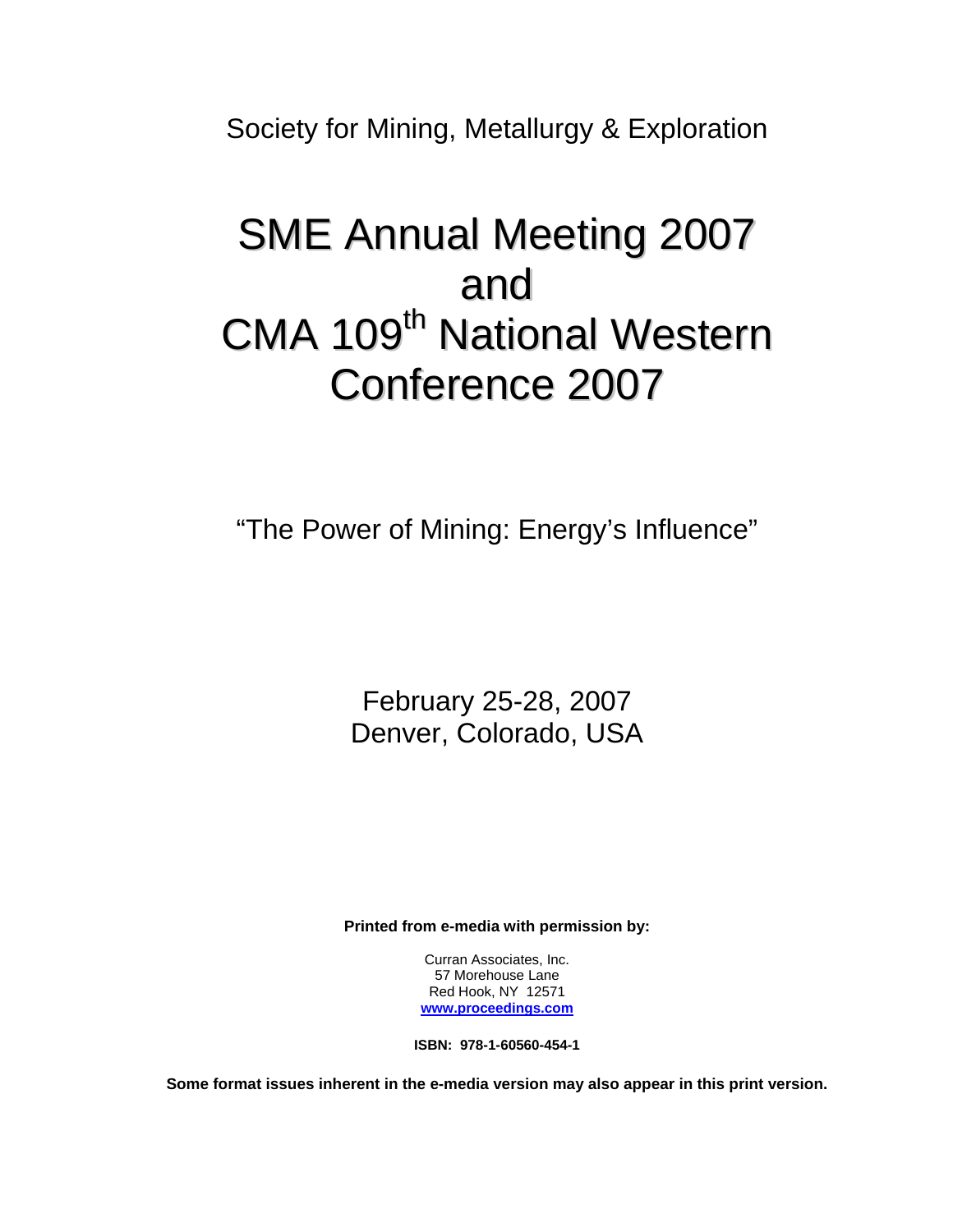Copyright (2007) by the Society for Mining, Metallurgy & Exploration

All rights reserved.

For permission requests, please contact the Society for Mining, Metallurgy & Exploration at the address below.

Society for Mining, Metallurgy & Exploration 8307 Shaffer Parkway Littleton, Colorado 80127

Phone: 303-973-9550 Fax: 303-973-3845

smenct.org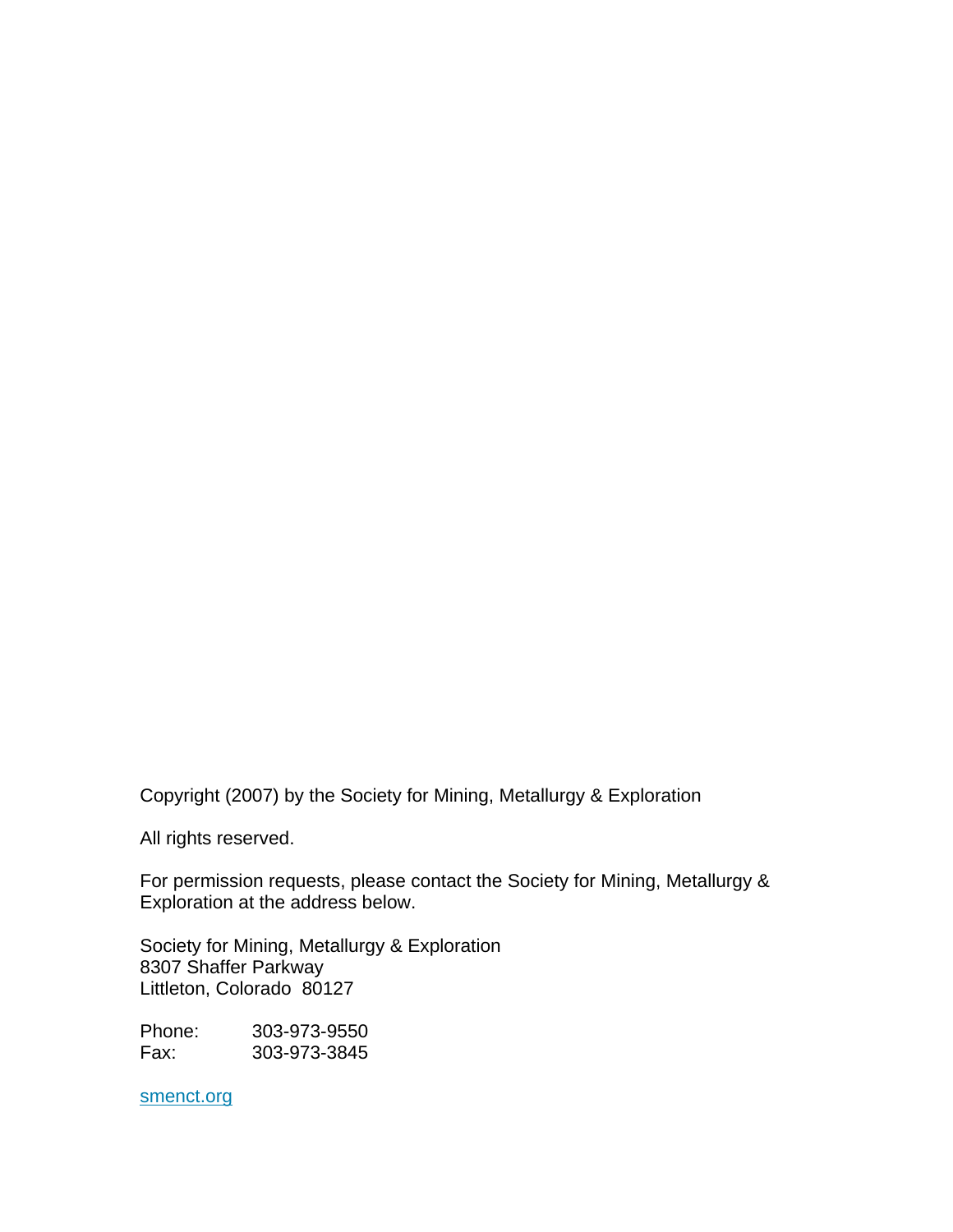## Society for Mining, Metallurgy & Exploration

SME Annual Meeting 2007 and CMA 109<sup>th</sup> National Western Conference 2007

## **TABLE OF CONTENTS**

| A Method to Calculate Hydrodynamic Loads on Underground Bulkheads 1<br>S. Sawyer, G. Watson                                                                                     |  |
|---------------------------------------------------------------------------------------------------------------------------------------------------------------------------------|--|
| Wetting Phenomena in Oil Sand Systems and Their Impact on the Water-Based<br>J. Drelich                                                                                         |  |
| The Application of Ore Characterization and Mineralogy in the Production of Iron<br>Rodney C. Johnson                                                                           |  |
| Finding Added Value at Newmont Through Large-Scale Mining Sequence, Cutoff<br>Grade and Process Optimization Using Mixed Integer Linear Programming 20<br>L. Clark, K. Dagdelen |  |
| Improving the Robustness and Confidence of Underground Mine Design 25<br><b>Malcolm Newton</b>                                                                                  |  |
| Evaluating Options for Gold Heap Process Optimization Using a Comprehensive<br>A. Esplín, S. Garcia, J. Gebhardt, A. Hernandez, D. Mcbride, M. Cross                            |  |
| Wall Movement Monitoring Using High-Resolution Target Movement Monitoring<br>D. Apel, R. Moss, S. Watkins, T. Jones, B. Gray                                                    |  |
| Virtual Reality Simulator for Training Miners to Install Rock Bolts Using Jackleg Drill  40<br>D. Nutakor, D. Apel, L. Grayson, M. Hilgers, R. Hall, J. Warmbrodt               |  |
| A New Model for Effects of Impersistent Joint Sets on Rock Slope Stability  44<br>W. Pariseau, S. Puri, S. Schmelter                                                            |  |
| Social, Environmental and Governmental Issues Impacting the Uranium Industry  50<br>Jon J. Indall                                                                               |  |
| J. Evans                                                                                                                                                                        |  |
| V. Canby                                                                                                                                                                        |  |
| Multiple Seam Mining in Appalachia State-Of-The-Art, State-Of-Practice, State-Of-<br>D. Newman                                                                                  |  |
| The Finch-McIvor Functional Performance Based Grinding Circuit Modeling System 69<br>R. Mcivor, J. Finch                                                                        |  |
| The Application of Propeller Fans at Wisconsin Industrial Sand - A Case Study 73<br>A. Adu-Acheampong, B. Mcgunegle, T. Stauffer                                                |  |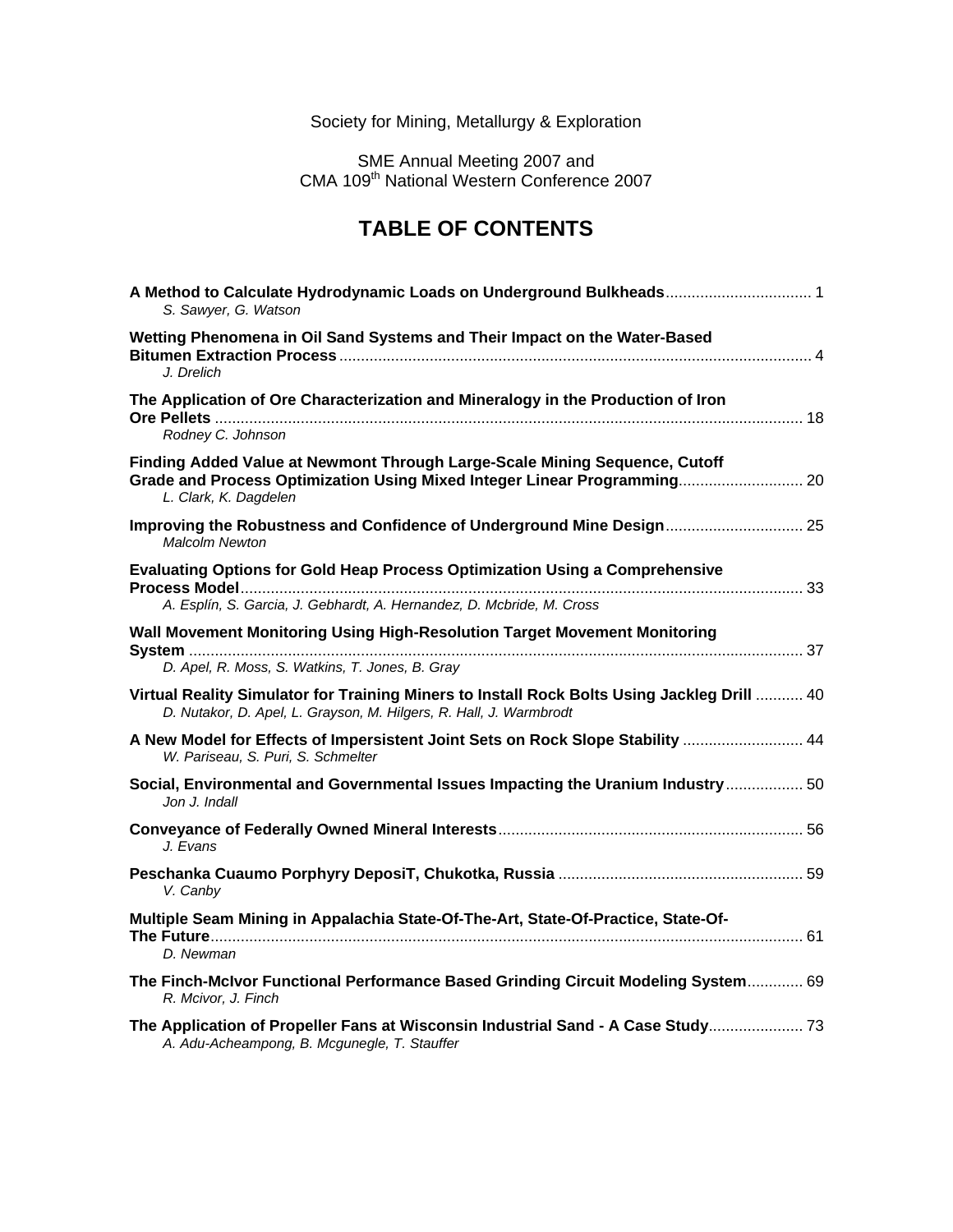| Practical Application of a Partial Cab to Reduce the A-Weighted Sound Level at<br>P. Jurovcik, Jr., D. Yantek, D. Ingram                                 |
|----------------------------------------------------------------------------------------------------------------------------------------------------------|
| <b>Uranium Solvent Extraction from Acid Sulfate Leach Solutions Using Tertiary Amines  88</b><br>G. Kordosky, M. Virnig, P. Crane, K. Dudley, A. Feather |
| S. Ripke                                                                                                                                                 |
| D. Komljenovic, V. Kecojevic                                                                                                                             |
| Indirect Serpentine Carbonation and Its Implications for Laterite Nickel Processing  109<br>J. De Bakker                                                 |
| From the Micro to the Macro Scale: A Textural and Chemical Perspective of<br>S. Diehl, A. Koenig, P. Hageman, K. Smith, D. Fey, H. Lowers                |
| P. Michael, M. Superfesky                                                                                                                                |
| Carbon Neutral, Energy Efficient Method for Gas Production from Methane Hydrates 140<br>M. Castaldi, T. Yegulalp, Y. Zhou                                |
| Technical and Commercial Benefits of Gearless Mill Drives for Grinding Applications 146<br>M. Ahrens, J. Gonser                                          |
| The Value of Filter and Power Factor Compensation Systems for Minerals &<br>M. Ahrens, Z. Konstantinovic                                                 |
| Refit of an Electric Shovel or Dragline - A Cost Saving Alternative Between<br>B. Rathmann, U. Heuer                                                     |
| Thermogravimetric Study of Carbon Dioxide Adsorption on Alumina-Supported<br>A. Belova, T. Yegulalp, M. Castaldi, R. Farrauto                            |
| Metallogenic Characteristics of the "Borska Reka" Porphyry Copper Deposit in<br>D. Kozelj                                                                |
| Practical Applications for the Silicon Drift Type X-Ray Detector to SEM-Platformed<br>M. Shaffer, Y. Gu, M. Rohde                                        |
| G. Ospanova, I. Mazalov                                                                                                                                  |
| L. Mallett, R. Unger                                                                                                                                     |
| J. Mcmurray                                                                                                                                              |
| Pond Rehabilitation and Establishment of a Site-Based Environmental<br>A. Koski                                                                          |
| William J. Miles                                                                                                                                         |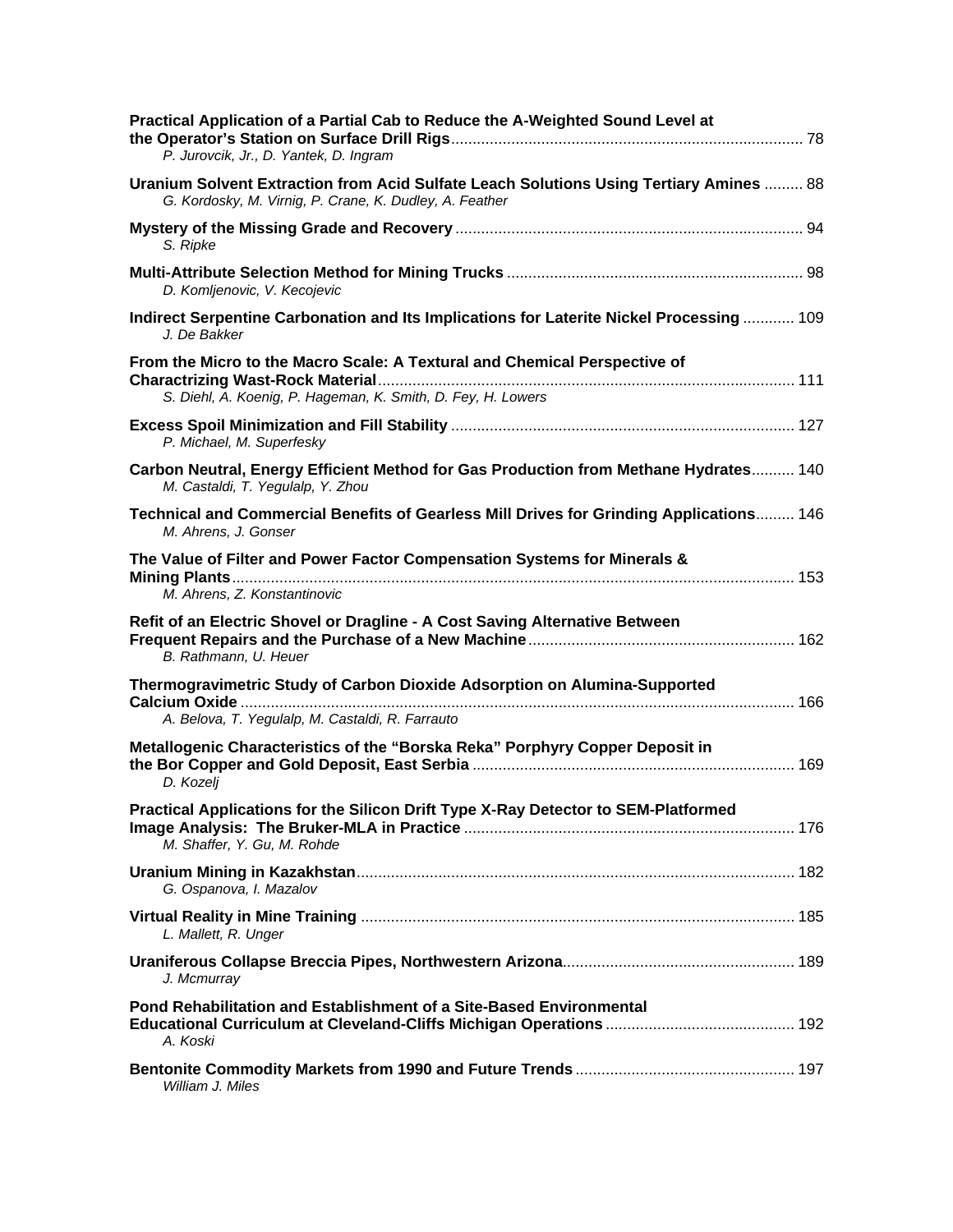| M. Zuckerberg, P. Stone, R. Pasyar, R. Pasyar                                                                                                                                                             |  |
|-----------------------------------------------------------------------------------------------------------------------------------------------------------------------------------------------------------|--|
| Copper Precipitation and Cyanide Recovery Pilot Testing for the Newmont<br>M. Botz, S. Acar                                                                                                               |  |
| Gold Recovery from High-Arsenic Containing Ores at Newmont'S Roasters  208<br>R. Fernández, A. Collins, E. Marczak                                                                                        |  |
| Review of Available Geomechanics Modeling Programs and Their Application in<br>S. Saeb, C. Francke                                                                                                        |  |
| Environmental Reclamation and Monitoring of the Abandoned Belle Eldridge<br>A. Davis, C. Webb, J. Sorensen                                                                                                |  |
| <b>Technical Innovations and Advances Make Wirtgen Surface Miner a Viable</b><br>R. Bauer                                                                                                                 |  |
| Impact of Electronic Blasting Detonators on Downstream Operations of a Quarry 228<br>M. Bilodeau, D. Labrie, M. Boisclair, R. Beaudoin, D. Roy, G. Caron                                                  |  |
| G. Bierie                                                                                                                                                                                                 |  |
| Jan Olsson                                                                                                                                                                                                |  |
| The Development of an Energy Balance Model to Predict the Economic Impact of<br>Installing a Tailings Wash Thicker at the Fort Knox Mine, Fairbanks, Alaska  251<br>J. Hollow, H. Lin, D. Walsh, D. White |  |
| Anu Martikainen                                                                                                                                                                                           |  |
| H. Murray                                                                                                                                                                                                 |  |
| T. Orgodol, P. Korpi                                                                                                                                                                                      |  |
| Improving Secondary Grinding Capacity at the Empire Concentrator  277<br>G. Rajala, G. Suardini, H. Walqui                                                                                                |  |
| E. Cho, R. Yang                                                                                                                                                                                           |  |
| Development of a Tool to Predict Performance of Debladed Main Fans at<br>D. Loring, J. Almgren                                                                                                            |  |
| Treatment of Refractory Gold-Antimony Concentrates with the Recovery of<br>D. Royston                                                                                                                     |  |
| The Iron Hill (Powderhorn) Carbonatite Complex, Gunnison County, CO - A<br>B. Van Gosen, H. Lowers                                                                                                        |  |
| M. Menabde, P. Stone, B. Law, B. Baird                                                                                                                                                                    |  |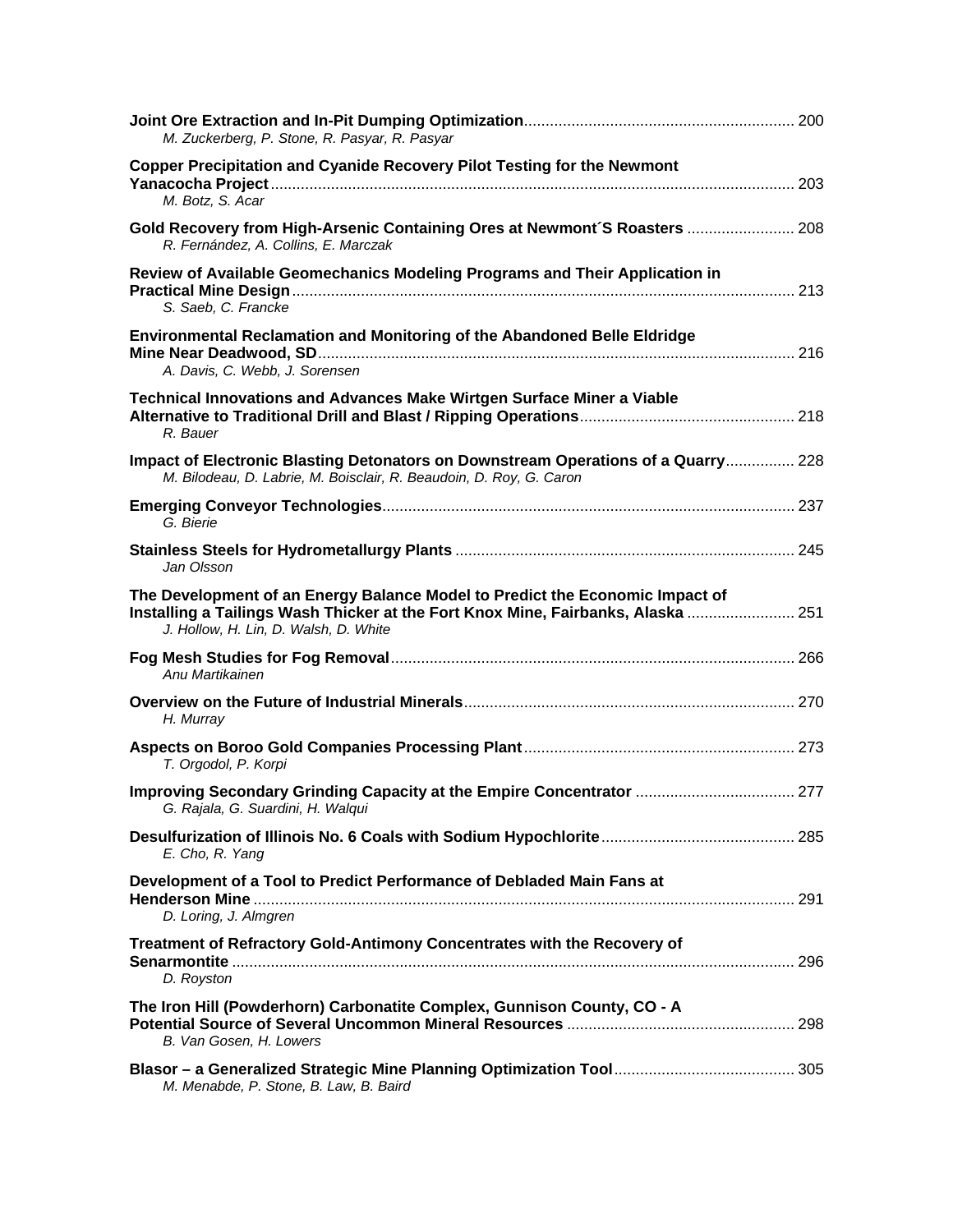| A Study of the Impact of Price Uncertainty to Mining Project Valuation  310<br>M. Zhang, P. M. Stone, R. Middleton, M. Menabde                             |     |
|------------------------------------------------------------------------------------------------------------------------------------------------------------|-----|
| Transformation Mechanisms of Self Reducing - Fluxing Dried Greenballs Into Pig<br>B. Anameric, S. Kawatra                                                  |     |
| Measuring and Managing Dust and Nanoparticulates in Pyrometallurgical Processing 321<br>C. Copeland, S. Kawatra                                            |     |
| Beryllium Deposits Associated with the Redskin Stock and Boomer and China<br>J. Piper                                                                      |     |
| Signal Processing with Wavelet Transform for In-Seam Seismic Based Mine Void<br>H. Wang, M. Ge                                                             |     |
| An Overview of Industrial Minerals in Colorado and Neighboring States  337<br>W. Langer, A. Wilson                                                         |     |
| Fathi Habashi                                                                                                                                              |     |
| Characterization of Copper Flotation Products Utilizing the JKMRC/FEI Mineral<br>R. Kappes, D. Brosnahan, J. Gathje                                        |     |
| S. Hennings, J. Sandford, S. Thomson                                                                                                                       |     |
| <b>B.</b> Tripp                                                                                                                                            |     |
| The Factorial Model as a Way of Thinking About the Results of a Multi-Factor Lab<br><b>Francis Bruey</b>                                                   |     |
| J. Torma-Krajewski, C. Hipes, L. Steiner, R. Burgess-Limerick                                                                                              |     |
| J. Torma-Krajewski, M. Lehman                                                                                                                              |     |
| Prevalence and Cost of Cumulative Injuries Over Two Decades of Technological<br>S. Moore, E. Bauer, L. Steiner                                             |     |
| W. Porter, A. Mayton, A. O'brien                                                                                                                           |     |
| S. Gallagher, A. Mayton                                                                                                                                    |     |
| <b>B.</b> Boberg                                                                                                                                           |     |
| Factors Affecting the Development of Face Ventilation Systems in the 20 <sup>th</sup><br>W. Reed, C. Taylor                                                | 440 |
| Implementation of the Hydrofloat Technology at the South Fort Meade Mine 449<br>J. Kohmuench, M. Mankosa, D. Kennedy, J. Yasalonis, G. Taylor, G. Luttrell |     |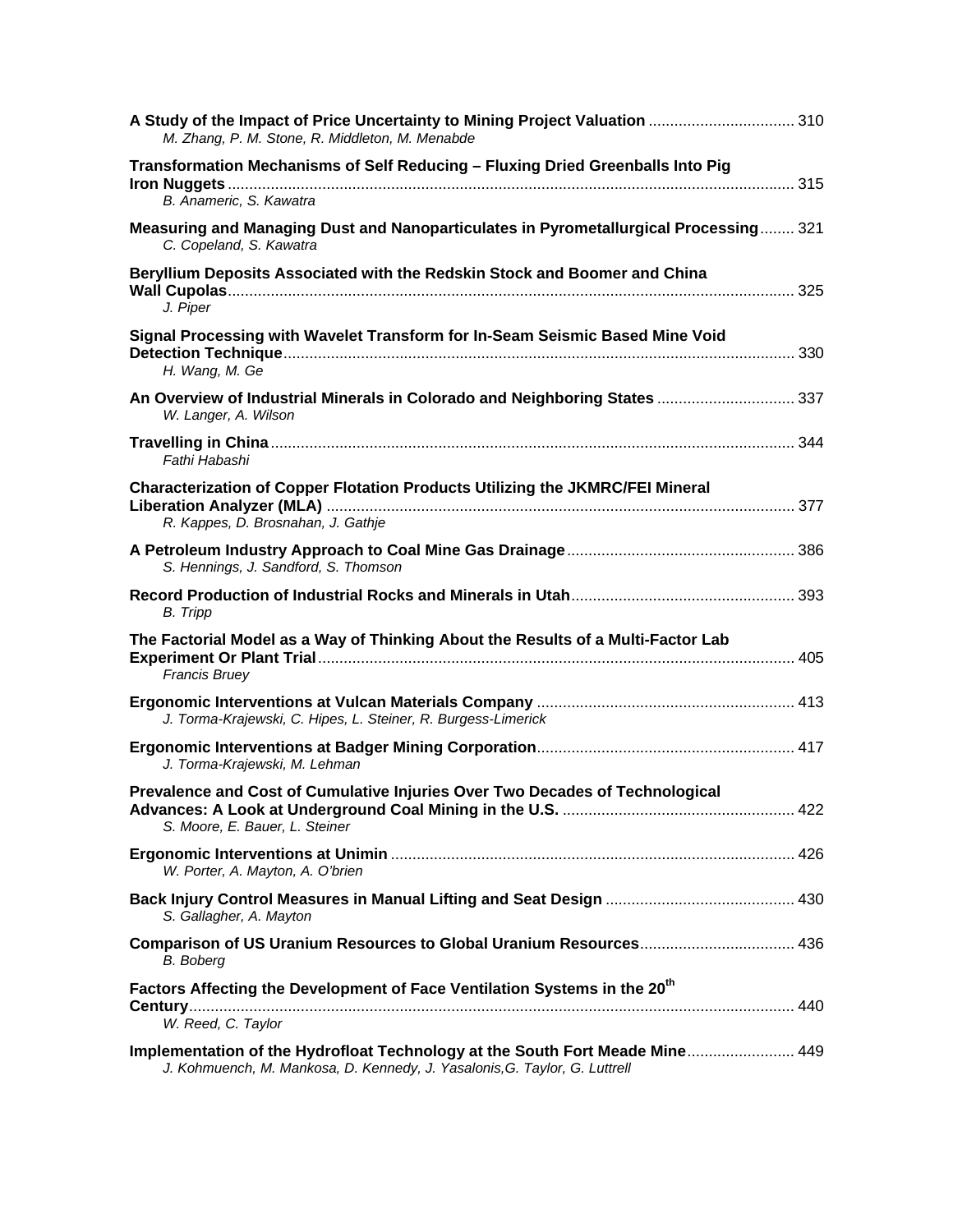| E. Jackson, J. Hunter                                                                                                                                                            |  |
|----------------------------------------------------------------------------------------------------------------------------------------------------------------------------------|--|
| Minimole: Development and Field Testing of a Narrow-Vein Hard Rock<br>E. Jackson, D. Clarke                                                                                      |  |
| Study of Stability of Mercury and Silver Polythiocarbonate Nanofilms Generated<br>During Optimized Mercury Removal from Cyanidation Pregnant Eluate 465<br>C. Bucknam, M. Mccomb |  |
| Guidance to Plan, Design, Evaluate and Inspect Above-Draingage Coalmine<br>K. Kohli, F. Block                                                                                    |  |
| D. Jepsen                                                                                                                                                                        |  |
| A Methodology for Determining Gob Permeability Distributions and Its<br>G. Esterhuizen, C. Karacan                                                                               |  |
| Process Design and Implementation Techniques for Secondary Crushing to<br>B. Siddall, B. Putland                                                                                 |  |
| T. Pool                                                                                                                                                                          |  |
| Design, Construction and Start-Up of the Ilo Smelter Modernization Project 491<br>H. Walqui, C. Noriega                                                                          |  |
| J. Bertisen, G. Davis                                                                                                                                                            |  |
| Aynak: A World-Class Sediment-Hosted Copper Deposit, Afghanistan 505<br>A. Benham, S. Coats, P. Ková, G. Norton                                                                  |  |
| Gold Fields La Cima Cerro Corona Project Building for Perú's Future  507<br>R. Graeme, J. Komadina                                                                               |  |
| Value Creation Through Strategic Mine Planning and Cutoff Grade Optimization 512<br>K. Dagdelen, K. Kawahata                                                                     |  |
| Karen J. Wenrich                                                                                                                                                                 |  |
| A. Ellsworth, S. Hoff, L. Zhou, M. Zhao, X. Jiang, R. Merwin                                                                                                                     |  |
| Determination of a Mining Cutoff Grade Strategy Based on an Iterative Factor 529<br>A. Bascetin, A. Nieto                                                                        |  |
| Assessing the Uncertainty Due to Grades and Grade Shell Limits for the West<br>R. Perry, C. Deutsch                                                                              |  |
| A. lannacchione, T. Bajpayee, L. Prosser                                                                                                                                         |  |
| Mahmut Yavuz                                                                                                                                                                     |  |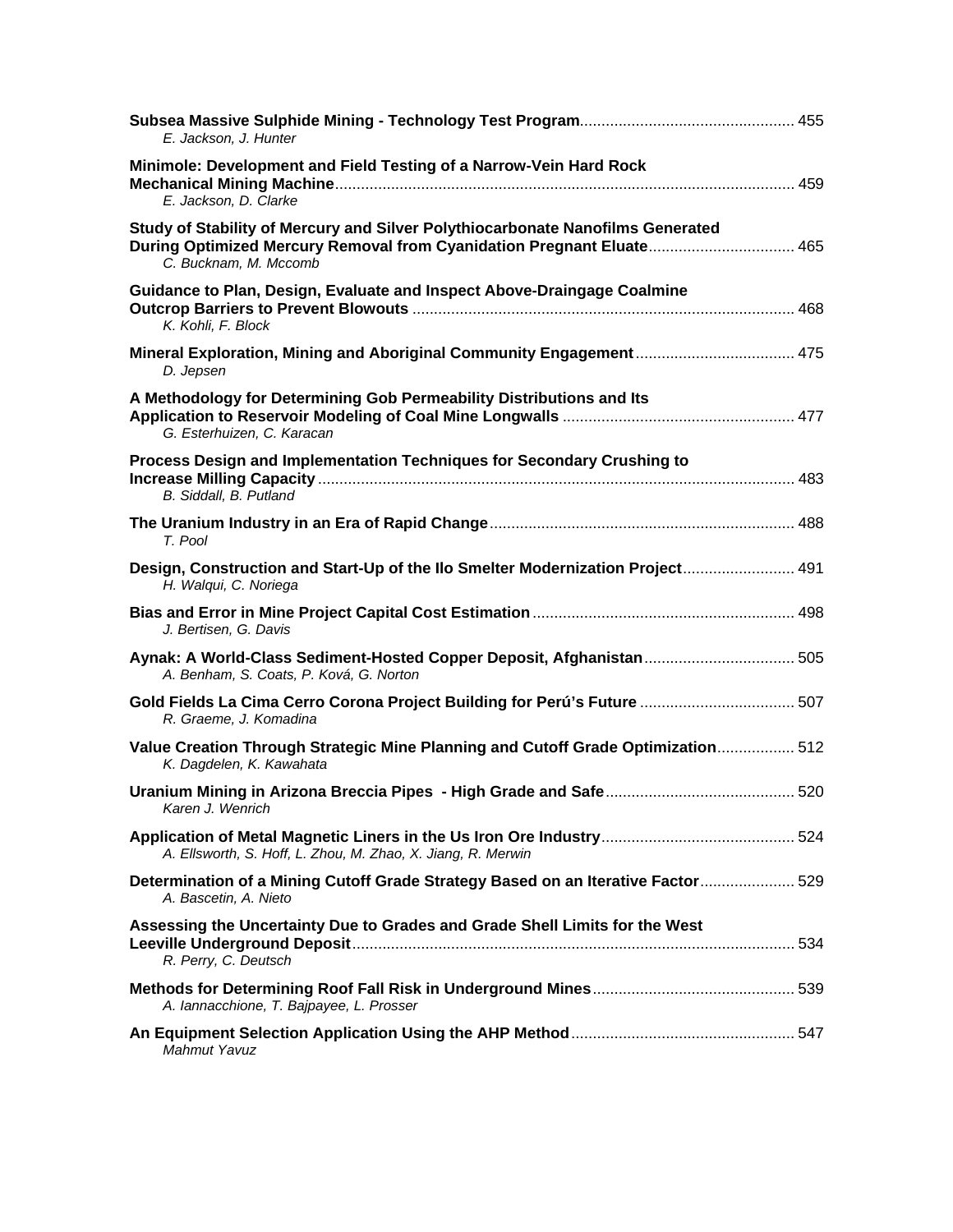| Geologic Setting and Gold Grade Patterns of the El Sauzal High-Sulfidation Gold-<br>S. Weiss, E. Espinoza                                                                                                                              |  |
|----------------------------------------------------------------------------------------------------------------------------------------------------------------------------------------------------------------------------------------|--|
| Hydraulic Impacts of Quarries and Pits: Critical Planning for Resource Development 556<br>J. Green                                                                                                                                     |  |
| Occupational Health and Safety are Prerequisites for Efficient Production  560<br>D. Sohn                                                                                                                                              |  |
| J. Gholamnejad, M. Osanloo                                                                                                                                                                                                             |  |
| Using Ultrasonic Anemometers to Evaluate Face Ventilation Conditions  570<br>E. Hall, C. Taylor, J. Chilton                                                                                                                            |  |
| Identification of Noise Sources on Longwall Panels Using Multiple Time-Synchronized<br>E. Spencer, D. Babich, L. Alcorn, A. Smith                                                                                                      |  |
| Calcium Activated Stablization and Costruction of Road with Fly Ash  580<br>D. Saylak, S. Mishra, C. Shon                                                                                                                              |  |
| Effects of Chemistry, Mineralogy, Petrography and Alteration on Rock<br>Engineering Properties of the Goathill North Rock Pile at the Molycorp Questa<br>V. Viterbo, V. Mclemore, K. Donahue, C. Aimone-Martin, A. Fakhimi, D. Sweeney |  |
| Origins of Clay Minerals in the Molycorp Mine Goathill North Rock Pile, Questa, NM  593<br>K. Donahue, N. Dunbar, V. Mclemore                                                                                                          |  |
| <b>Computational Fluid Dynamics Modeling of Spontaneous Heating in Longwall</b><br>L. Yuan, A. Smith                                                                                                                                   |  |
| R. Hipsley, P. Dobak, D. Arbonies                                                                                                                                                                                                      |  |
| An Evaluation of Microseismic Activity Associated with Major Roof Falls in a<br>J. Ellenberger, T. Bajpayee                                                                                                                            |  |
| Multiple Seam Longwall Mining in the U.S. - Lessons for Ground Control  617<br>C. Mark                                                                                                                                                 |  |
| Application of Parametric Column Analysis to Evaluate Eccentric Loading<br>D. Gearhart                                                                                                                                                 |  |
| Comparison of Arched and Flat Seal Designs Using Finite Element Analysis  632<br>E. Westman                                                                                                                                            |  |
| The Antelope Uranium Project a Comparison of Isr and Heap Leach Extraction  636<br>D. Beahm                                                                                                                                            |  |
| Interaction of Grade and Leco Simulations in Assessing Uncertainty for Ore<br>L. Allen, M. Baumann                                                                                                                                     |  |
| Supervisor Training Is Multicultural at Washington Group Using Training to<br>R. Cowen                                                                                                                                                 |  |